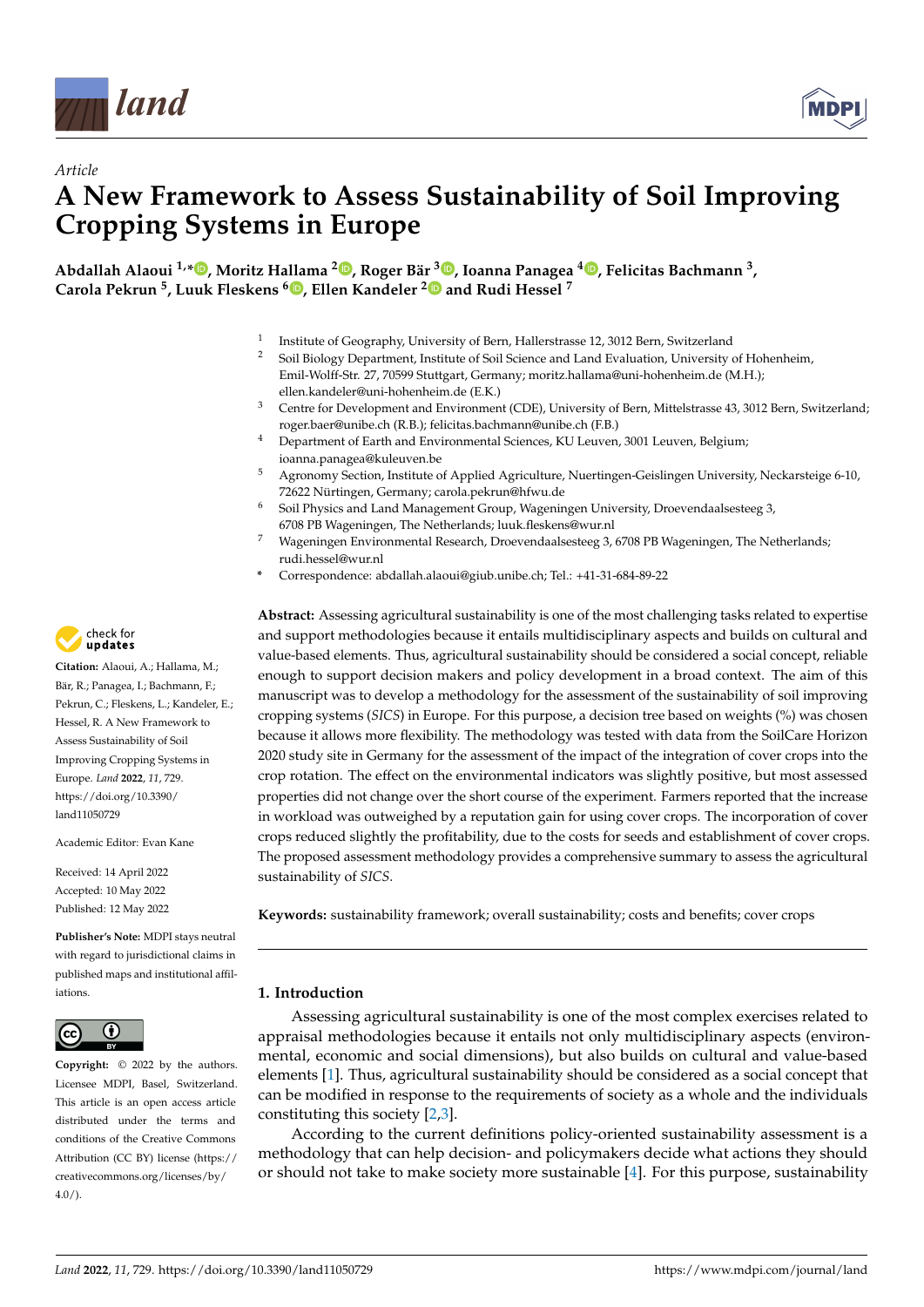assessment practitioners have developed a large number of tools [\[5\]](#page-13-4). Finding the appropriate assessment instrument is critical to match theory with practice, and to have successful outcomes in improving sustainability. More specifically, although many methods exist for monitoring and evaluating the environmental dimension of agricultural management practices, no single method has been widely accepted for assessing it, perhaps due to the complexity and variability of agricultural systems [\[6\]](#page-13-5). Though the meanings and uses of the term sustainability remain diverse, it is now widely accepted that sustainability is the path to balancing social, economic, and environmental needs [\[7–](#page-13-6)[9\]](#page-13-7).

There is broad scientific agreement on the fact that sustainable agriculture is defined as the management and the use of the agricultural ecosystem in a way that allows reaching economic (e.g., income growth or economic stability), social (e.g., equity or the cover of basic needs), and ecological objectives (e.g., ecosystem protection or natural resources regeneration) [\[7](#page-13-6)[,10\]](#page-13-8). These objectives need to be continuously evaluated with scientific criteria, acknowledging uncertainty and safety margins.

Many frameworks with various combinations of indicator sets aimed at describing farming and cropping systems exist, from simple ones to complex multi-dimensional assessment tools [\[11–](#page-13-9)[13\]](#page-13-10). The choice of the indicators depends on the objective of the study. In many studies, indicators are chosen to characterise the sustainability of the system or the intensity of management and practices (i.e., land-use intensity)  $[14–16]$  $[14–16]$ . However, the collection of the data needed to implement such frameworks is tedious and time consuming, and thus simple and reliable indicators, based on data that are reasonably easy to obtain, are required [\[5\]](#page-13-4).

A review study related to sustainable agriculture revealed that the social dimension is the most difficult to assess in a quantifiable way when compared to the environmental and economic dimensions due to its inherently more subjective nature [\[17](#page-13-13)[,18\]](#page-13-14). Research looking into the social sustainability of farming systems deals with issues and indicators related to (subjective) well-being and quality of life of the farming population, working conditions (workload, working time), gender equality, on-farm and off-farm incomes, access to services (education, advisory services), social relations (family, community), social security, finding work meaningful, life satisfaction, physical and mental health, etc. [\[18](#page-13-14)[–20\]](#page-13-15). Hence, socio-cultural acceptability is a prerequisite for the adoption of new agricultural practices.

In their review paper, Alaoui et al. [\[5\]](#page-13-4) selected frameworks based on the following criteria: (1) are validated through a peer-review process, (2) consider a farm-level assessment, (3) cover universal agricultural sectors including livestock and arable farms, (4) include the three dimensions of sustainability, and (5) are suitable both for Europe and countries worldwide. Based on the selected criteria, the following frameworks were identified: RISE (Response-Inducing Sustainability Evaluation [\[21\]](#page-13-16)), MASC (Multi-attribute Assessment of Sustainability of Cropping Systems [\[22\]](#page-13-17)), LADA (Land Degradation Assessment in Drylands [\[3\]](#page-13-2)), SMART (Sustainability Monitoring and Assessment RouTine, [\[23\]](#page-13-18)), SAFA (Sustainability Assessment of Food and Agriculture systems [\[24\]](#page-13-19)) and PG (Public Goods [\[25\]](#page-13-20)).

The EU Horizon 2020 project SoilCare, aimed "to assess the potential of soil-improving cropping systems (*SICS*), to identify and test these *SICS* to determine their impacts on profitability and sustainability in Europe". This required an assessment framework based on an evaluation of environmental, sociocultural, and economic dimensions of crop production. The methodology needed to allow flexibility; it needed to be applicable to all study sites (SS) across Europe to allow comparison and upscaling and at the same time to be flexible enough to consider site-specific circumstances.

Taking into account the above considerations, none of the reviewed frameworks was suitable for SoilCare because they did not include the indicators needed to evaluate *SICS* and/or did not provide results to evaluate the key terms of SoilCare (such as sustainability, profitability, soil quality) in combination.

The main aim of this research was to develop a comprehensive methodology for assessing the overall sustainability of the farm with special attention to the benefits, drawbacks,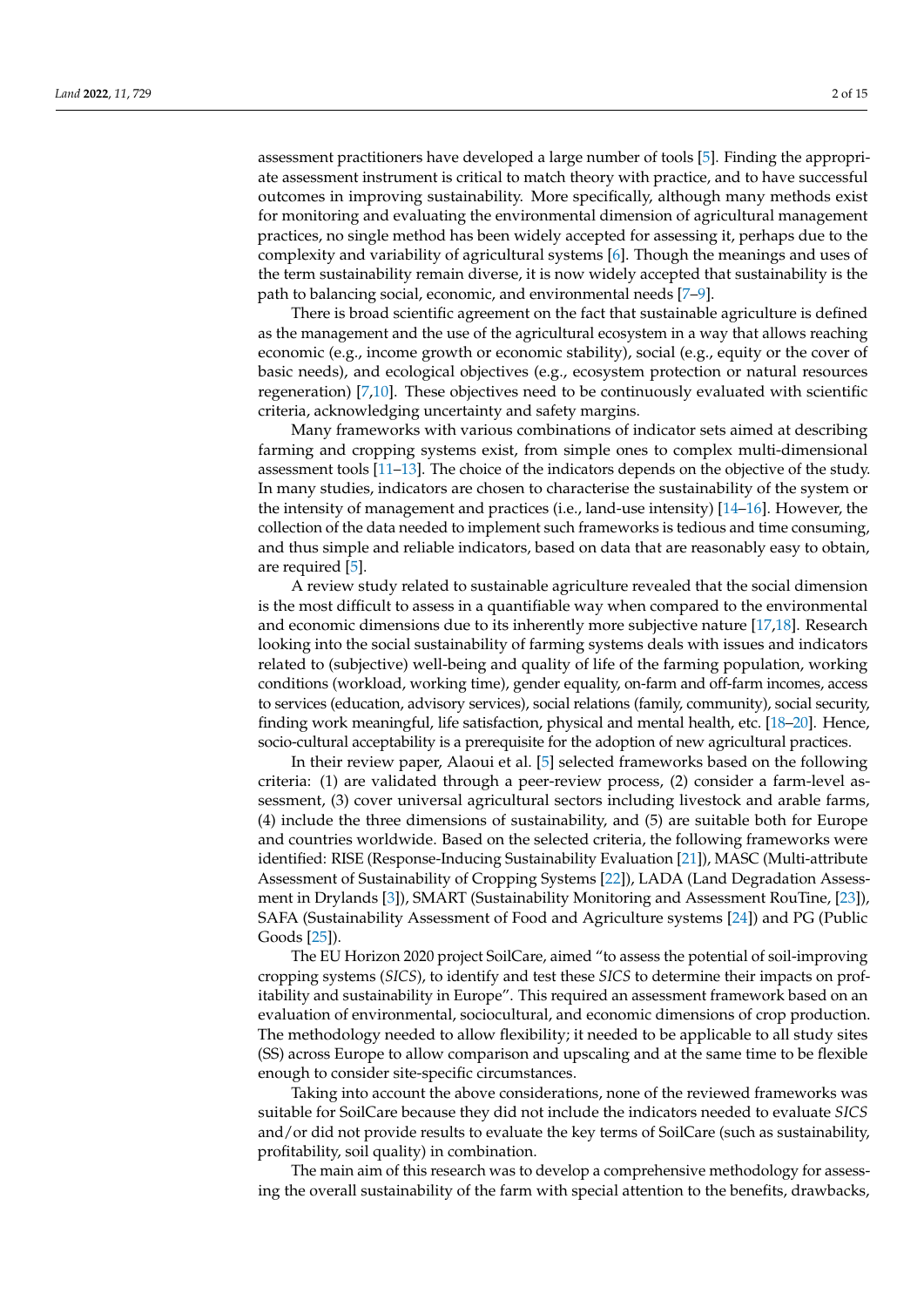profitability, and soil quality of the *SICS* as compared to the *control*-conventional system. To set up a tool for the assessment of the overall sustainability, we chose a decision tree based on weights (%). This is because it allows simple aggregation to assess the three dimensions of sustainability and provides flexibility [\[22\]](#page-13-17).

In this manuscript, we provide the general concept of the assessment tool developed to calculate sustainability of the *SICS* under consideration. We provide information on the indicators, their weighting factors, their threshold values, and their scores. An application with data from the German SoilCare study site is provided to explain how the tool is used for conservation agricultural techniques and serves as a first critical evaluation to document lessons learned. In this study, we assess the sustainability of the farm/field where the *SICS* is implemented.

## **2. Materials and Methods**

#### *2.1. Assessment Tool*

For the evaluation of the overall sustainability of a farm and to facilitate the assessment of the performance of cropping systems three dimensions of sustainability were considered, i.e., environmental, sociocultural and economic. A decision tree was chosen for the aggregation. It breaks the sustainability assessment decisional issue down into simpler units that comprise quantitative as well as qualitative elementary criteria to rate cropping systems. Such aggregation is needed as the data for the three dimensions include various kinds of quantitative and qualitative data, obtained in different ways, including monitoring and questionnaires [\[22\]](#page-13-17).

Within the decision tree, weights (%) were assigned to adjust the relative importance of the different indicators used within the three dimensions of sustainability. These weighting factor values were established from expert knowledge based on the literature review and can be modified to fit specific conditions and decision makers [\[5\]](#page-13-4).

In the SoilCare project, the study sites selected to test the sustainability impact of *SICS* were grouped into 4 key topics to improve sustainability, namely, compaction, soilimproving crops, fertilization/amendments, and soil cultivation. The experiments implemented in the SoilCare project were short-term since the project was a 5-year project. To assess the sustainability of a given farm using the tool developed here, input data is needed. The tool calculates sustainability by assigning a higher score to the key topic considered in comparison to the others. This was the reason why we developed a new tool for the assessment of sustainability.

For the assessment of the sustainability of a farm or a field, we have selected plots with the *SICS* and plots without (*controls*) that best characterise the farm or field under consideration. The assessment was carried out by comparing the *SICS* plot with the *control* plot. Figure [1](#page-3-0) provides an overview of the three dimensions considered and the related properties. For future use, the users can adapt the weighing to their specific case. This flexibility would help improve the assessment tool for various purposes.

#### 2.1.1. Environmental Dimension

• Monitoring variables

To assess the sustainability of a farm, in situ measurements of the variables were carried out. For this purpose, a monitoring plan was established to harmonize the monitoring including instructions on the treatment replication, randomization, and sampling in which each experiment within a field/location is composed of 3 blocks (corresponding to 3 replicates). Each block contains two experimental units or plots where sampling is carried out for composite or undisturbed samples [\[26\]](#page-13-21).

Selection of the indicators and weights

Based on a literature review [\[5\]](#page-13-4) and considering the *SICS*-related key topics in the SoilCare project, a list of variables for the evaluation of the environmental dimension of the implemented systems was established. Each key topic is defined by a set of indicators with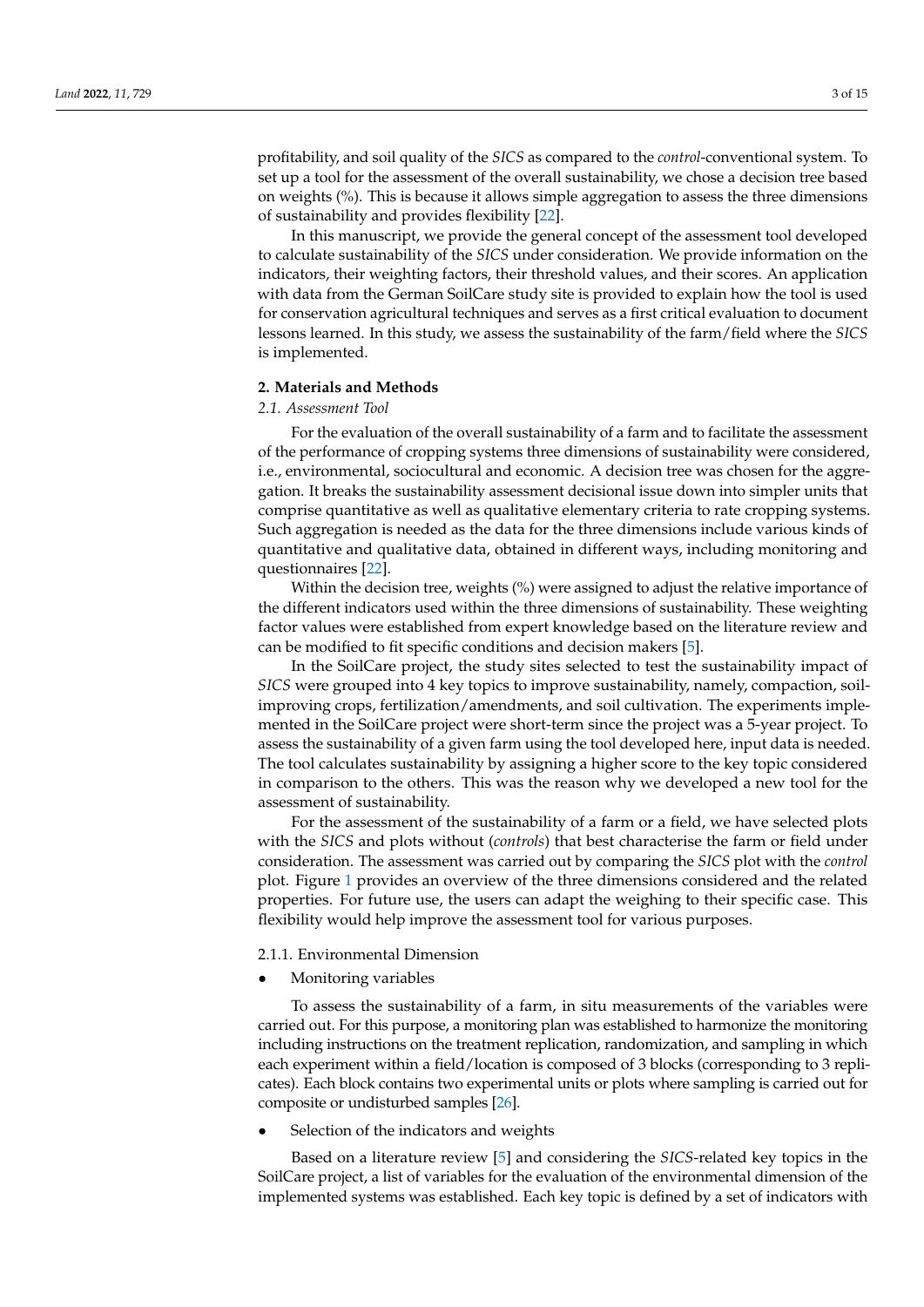high weight, e.g., soil compaction is assessed by bulk density and penetration resistance with a value of 0.20, and by infiltration capacity and aggregate stability with weight values of 0.15 and 0.10, respectively (refer to the grey boxes in Table [1\)](#page-3-1).

<span id="page-3-0"></span>

**Figure 1.** Structure of the aggregation of sustainability dimensions and assessment units. **Figure 1.** Structure of the aggregation of sustainability dimensions and assessment units.

| Variable                      | Weight                  |               |                             |            |
|-------------------------------|-------------------------|---------------|-----------------------------|------------|
|                               | <b>Soil Cultivation</b> | Fertilisation | <b>Soil Improving Crops</b> | Compaction |
| Infiltration capacity         | 0.05                    | 0.01          | 0.05                        | 0.15       |
| Aggregate Stability           | $\theta$                | 0.01          | 0.05                        | 0.10       |
| <b>Bulk Density</b>           | 0.08                    | 0.01          | 0.05                        | 0.20       |
| <b>Penetration Resistance</b> | 0                       | $\Omega$      |                             | 0.20       |
| Mineral Nitrogen              | 0.05                    | 0.22          | 0.05                        | 0.05       |
| <b>SOC</b>                    | 0.05                    | 0.30          | 0.05                        | 0.05       |
| pH                            | 0.02                    | 0.05          | 0.05                        | 0.05       |
| Earthworm Density             | 0.05                    | 0.05          | 0.05                        | 0.05       |
| Crop Yield                    | 0.20                    | 0.05          | 0.10                        | 0.05       |
| Yield Quality                 | 0.10                    | 0.10          | 0.10                        | 0.05       |
| Crop Cover Characteristics    | 0.25                    | 0.05          | 0.10                        | 0.05       |
| Pests                         | 0.05                    | 0.05          | 0.20                        | $\Omega$   |
| Root Diseases                 | 0.05                    | 0.05          | 0.10                        | $\Omega$   |
| Weed                          | 0.05                    | 0.05          | 0.05                        | $\theta$   |

<span id="page-3-1"></span>Table 1. Weighing factors attributed to variables as related to the four key topics (soil cultivation, soil fertilization, soil-improving crops, and soil compaction).

The selection of variables and their assigned weights was based on the literature review [\[5\]](#page-13-4) and is presented in Table [1.](#page-3-1) For more explanation, refer to File S1.

The assessment tool was designed to assess the change in the environmental dimension Prior to inputting data into the assessment tool, the quantitative change of each variable as measured/estimated in the field is transformed into a qualitative score: positive change, no change, or negative change. For more details, refer to the "Metadata sheet" in File S1 using a statistically based approach. resulting from the implementation of the *SICS* compared to the *control* cropping system.

In this tool, an additional option suggests the appropriate methods to be used for the evaluation of the variables listed in Table 1. The aim was to harmonize the methods across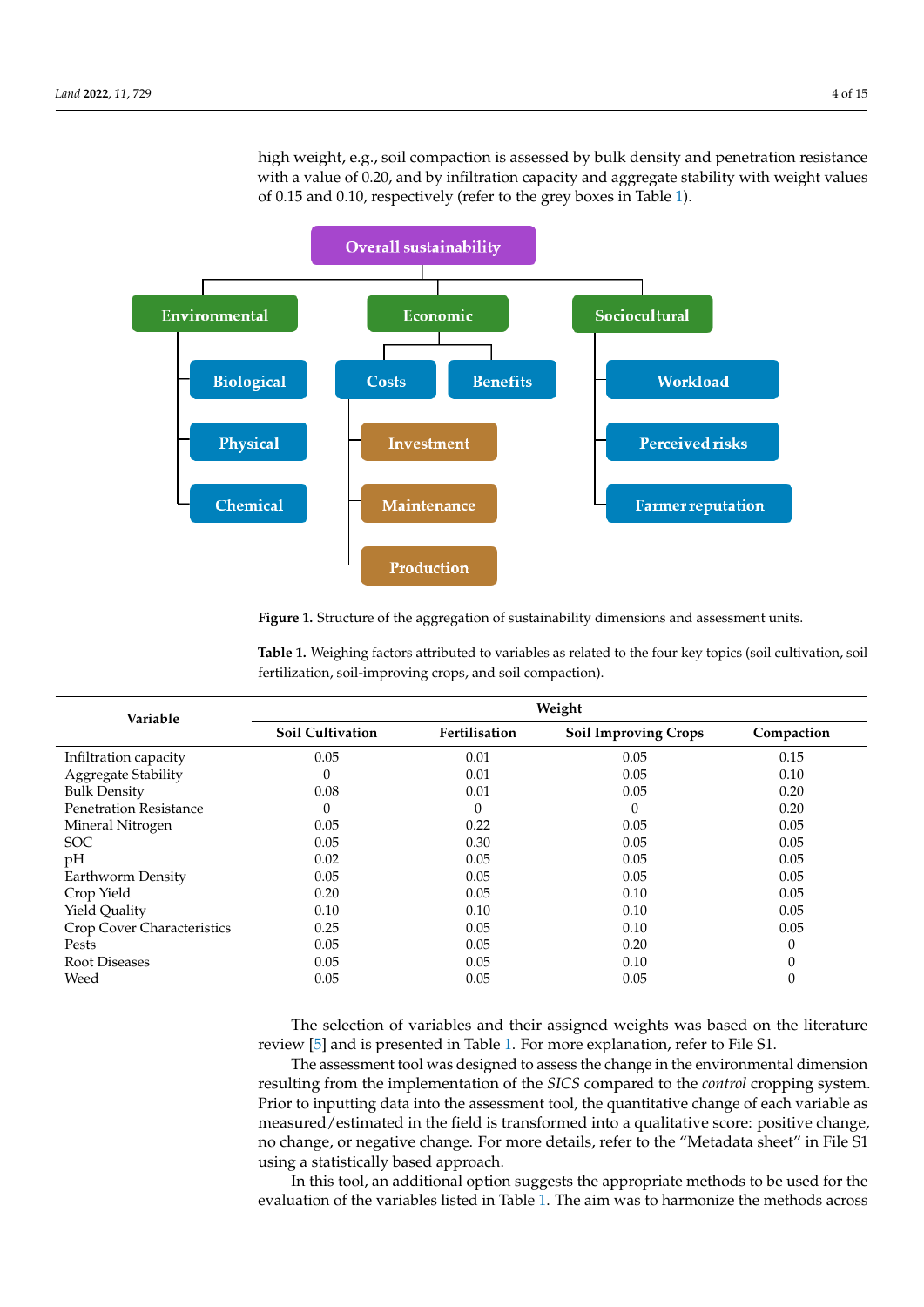all study sites (refer to File S1, input datasheet). Based on the type of method used, the accuracy of the evaluation is evaluated.

• Statistical analysis

To quantify the difference between the variables of soil with the *SICS* and the ones of the *control*, a statistical approach was used. Mixed-effects models were used to estimate if statistically significant differences exist between the *SICS* and related *control* treatments. Mixed effect models were chosen as they allow a larger variety of designs and implementations [\[27\]](#page-13-22) enabling a better identification and interpretation of interactions and repeated measurements. The statistical data analysis was performed using-R-Studio, R version 3.6.1 [\[28\]](#page-13-23). Differences between treatments or dates were analyzed using the full factorial statement "Treatment x Date", or the factor "Treatment" for variables with repeated measurements and only once measured variables, respectively. The experimental design structure effect (block, whole plot, main-plot, etc.) was introduced in all models as a random effect, using the statement "1 | structure" (in the German case study this was 1 | Block). The model's optimum fixed structure was selected for the best fit attaining the lowest value of Akaike's Information Criterion (AIC) using a maximum likelihood function (ML). A visual inspection was performed of the residuals' Q-Q plots and the normalised residuals' plots against the fitted values. The final models were fitted using REML estimation. Estimated marginal means by factors were computed by the least square method and contrasted by the Tukey group comparison method ( $p < 0.05$ ).

The comparison between the variables of *SICS* and the ones of the *control* used for scoring the impact of *SICS* was scored by attributing a value of "1" for the statistically significant positive change (PC) *(SICS* is better than the *control*), "0" for no statistically significant change (NoC) and "−1" for statistically significant negative change (NC) (*control* is better than *SICS*).

#### 2.1.2. Sociocultural Dimension

In contrast to the environmental indicators, most factors that determine the sociocultural acceptability of a *SICS* cannot be easily measured or quantified, which is due to their inherently subjective nature. Therefore, a qualitative approach was applied, and a short questionnaire (summarized in Table [2\)](#page-5-0) was used to grasp the land users' assessment of the tested *SICS* in terms of three key topics: changes in workload, perceived risks, and influence on farmers' reputation.

Three requirements for *SICS* to be socially/culturally acceptable were identified on the basis of a literature review.

• Requirement 1 (Workload): *SICS* should not result in a considerable increase in workload, especially in periods where labour demand is already high.

In agriculture, working hours are generally long, considerably longer than in other professions. Therefore, it is not surprising that farmers are sensitive to an increase in workload, especially when it occurs during periods in which labour input is already high, e.g., in spring (field preparation and sowing) or summer respective autumn (harvesting) [\[29\]](#page-14-0). Additionally, an increase in workload not only means long working days, but also leads to higher production costs [\[29,](#page-14-0)[30\]](#page-14-1).

• Requirement 2 (Risk): In the perception of farmers, a *SICS* should not be a (too) risky practice.

A survey from north-eastern Germany showed that associated risks are among the main drivers when decisions are made to adopt new conservation measures [\[29\]](#page-14-0). Trujillo-Barrera et al. [\[31\]](#page-14-2) concluded from their in-depth interviews with Dutch hog farmers that perceived risk is a barrier to the adoption of sustainable production practices.

• Requirement 3 (Reputation): Applying a *SICS* should not impair the farmer's reputation.

Much evidence exists [\[29](#page-14-0)[,32](#page-14-3)[–34\]](#page-14-4), that farmers base their decision to adopt or reject conservation practices not exclusively on economic, agronomic, and ecological grounds. To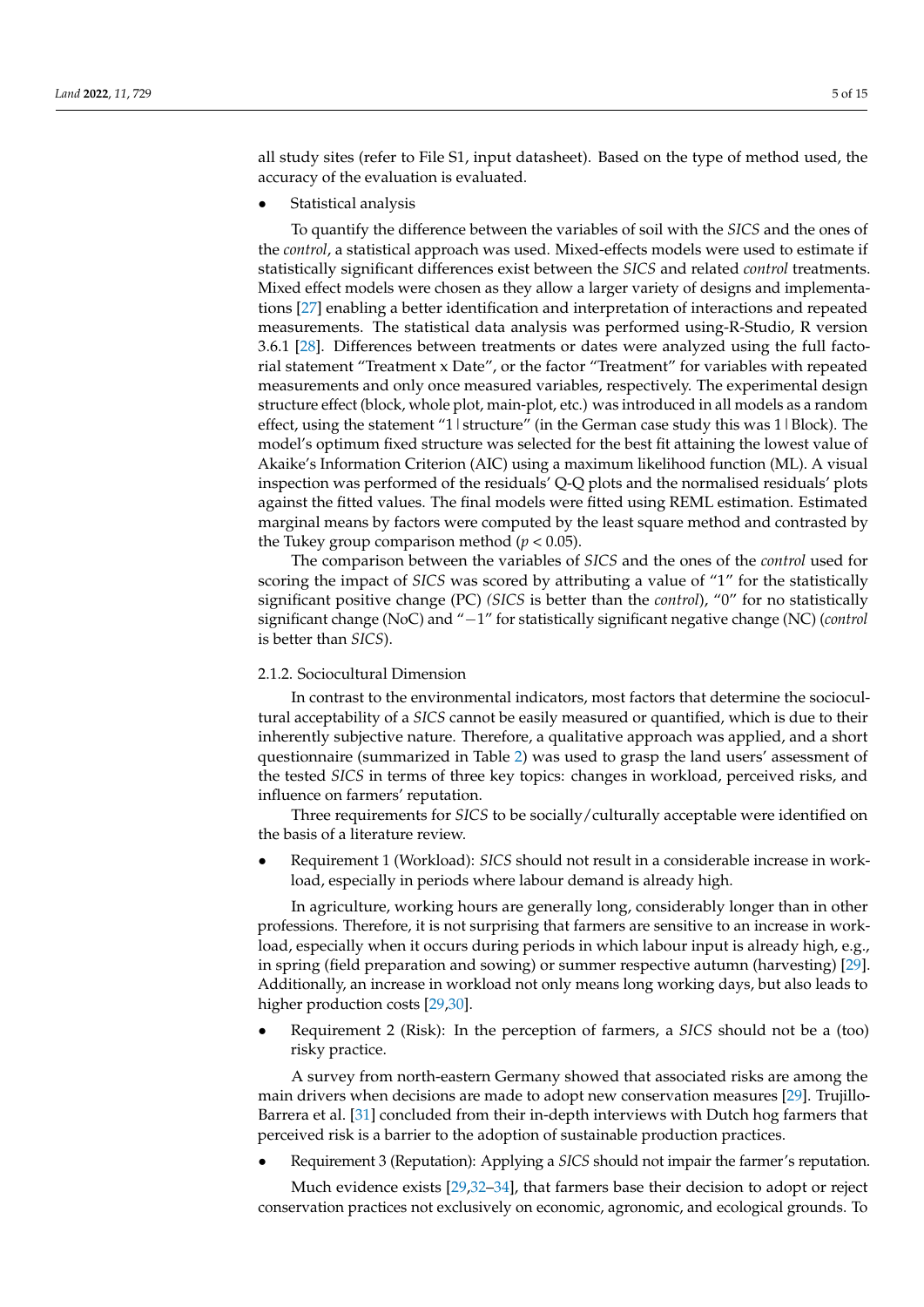be adopted, practices need to be compatible with land owners' values, and perceptions as to what makes a good farmer, or an aesthetic agricultural landscape (e.g., keeping fields nice and tidy).

Within each requirement, different questions were asked. The possible combinations of the responses and their output scores are reported in the "Metadata sheet" of File S1.

To calculate the final score of the sociocultural dimension, a specific weight was attributed to each requirement listed above (Table [2\)](#page-5-0).

| Topic                  | Weight | Variable                                                                                       | <b>Range of Answers</b>                                                                                 |
|------------------------|--------|------------------------------------------------------------------------------------------------|---------------------------------------------------------------------------------------------------------|
| 1. Workload            | 0.4    | 1.1. Increase/decrease in workload                                                             | Strongly increased, slightly increased,<br>remained the same, slightly decreased,<br>strongly decreased |
|                        |        | 1.2. Workload increase during already<br>existing work peaks                                   | Yes/no                                                                                                  |
| 2. Perceived risks     |        | 2.1. Health risk                                                                               | Yes/no                                                                                                  |
|                        |        | 2.2. Economic risk                                                                             | Yes/no                                                                                                  |
|                        | 0.4    | 2.3. Risk of crop failure                                                                      | Yes/no                                                                                                  |
|                        |        | 2.4. Risk of conflicts                                                                         | Yes/no                                                                                                  |
|                        |        | 2.5. Other risk                                                                                | Yes/no                                                                                                  |
| 3. Farmer's reputation | 0.2    | 3.1. The (positive/negative) effect SICS<br>application has on the reputation of<br>the farmer | Strongly improved, slightly improved,<br>remained the same, slightly worsened,<br>strongly worsened     |

<span id="page-5-0"></span>**Table 2.** Variables considered in the sociocultural dimension based on a questionnaire completed by the land user and their weighing factors.

Given the fact that the two topics of risk perception and workload increase are both crucial for the adoption or rejection of new farming practices, they both have double weight compared to the topic of farmer reputation. In addition, the effect on a farmer's reputation is much more difficult to grasp and verify. Therefore, it was deemed appropriate to give this topic less weight in the assessment.

Study site researchers conducted the interviews at the end of the growing season with those farmers involved in the *SICS* trials. The questionnaire was kept as simple as possible, in order to avoid any limitations related to the implementation of the questionnaire, such as an adequately trained audit team, long duration for the training and implementation.

#### 2.1.3. Assessment of the Economic Dimension

The economic dimension was assessed by evaluating the costs and benefits of the farm using a spreadsheet formatted questionnaire to ensure ease of use. This questionnaire, adapted from [\[35\]](#page-14-5), contained the different types of costs, such as investment costs, maintenance costs, production costs, and benefits related to both the *control* and the *SICS* fields. Details on costs and benefits should refer to the same area/unit that can be defined in the Overview worksheet (refer to File S2 for more details). A summary of the costs and benefits is directly calculated and provided at the end of the questionnaire to allow the comparison between the *control* and the *SICS*. The details of each cost category are described below.

Investment costs: The assessor should list all one-off investment costs, structured according to the activities and inventorying labour, agricultural inputs, construction material, wood, earth, and other costs.

An activity refers to a defined task needed to establish the *SICS* and may consist of multiple inputs:

- Labour costs indicate total person days, either paid or voluntary.
- Equipment includes tools, machine hours, etc. Cost calculation for machine hours should be based on hiring costs–even if the machinery is owned by the land user.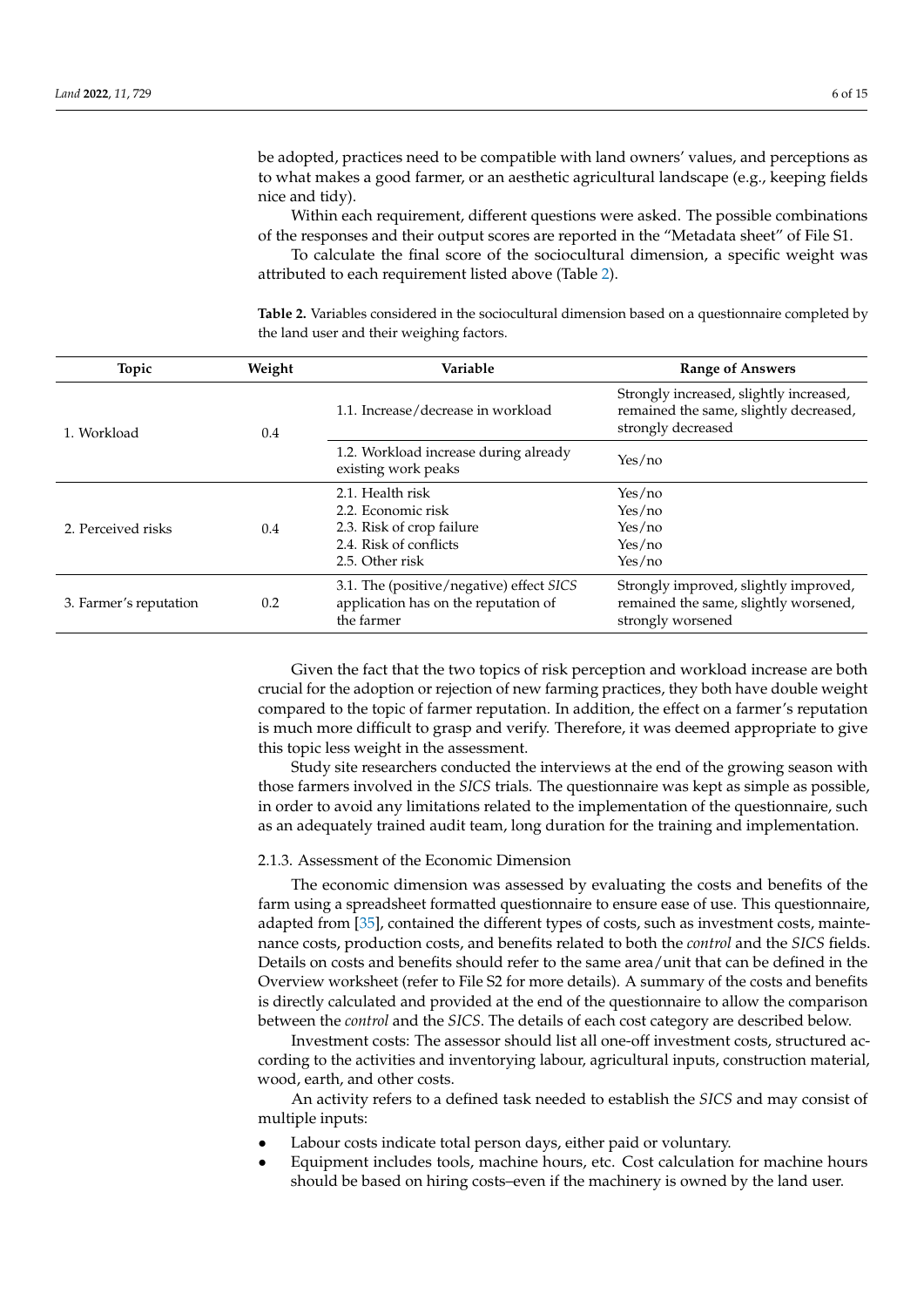- Agricultural inputs include seeds, seedling, fertilizer, biocides, compost/manure, etc. and indicate costs and quantities needed.
- Construction material includes stones, wood, earth, sand, etc. and indicate costs and quantities needed.

Maintenance costs: List of maintenance/recurrent activities and their associated costs for the *SICS* and the *control* cropping. It contains the same cost categories as listed for the investment costs above.

Production costs: List of changes pertaining to activities or inputs related to activities that have changed as a consequence of introducing a *SICS* (or a crop). Recurrent costs related to the technology itself should be recorded under maintenance costs.

Benefits: The benefits are considered at the farm level and consequently are defined as "on-site benefits". They can include: (i) Products harvested (cash and food crops, timber, fuelwood, fruits and nuts, animal fodder, etc.), (ii) Grazing/browsing, (iii) Recreation/tourism, (iv) Subsidies (e.g., for agri-environmental measures), and (v) Protection against natural hazards.

Calculation: The cost–benefit score represents the difference between the weighted (see below) relative change in benefits and in costs. A positive score means an improved cost–benefit ratio, a negative score means an impaired cost–benefit ratio. The score was calculated as follows:

$$
Cost-Benefit score = (\Delta RC_{benefits} \times Benefit weight) - (\Delta RC_{costs} \times Cost weight)
$$
 (1)

With ∆RC*benefits* = Relative change in benefits, calculated as follows:

$$
\Delta RC_{benefits} = \frac{\sum Cost s_{SICS}}{\sum Cost s_{Control}}
$$
 (2)

∆RC*costs* = Relative change in costs, calculated as follows:

$$
\Delta RC_{Costs} = \frac{\sum \text{Benefits}_{SICS}}{\sum \text{Benefits}_{Control}}
$$
(3)

The type of costs for both *SICS* and *Control* are: Investment costs + Maintenance costs + production costs.

The benefits of both *SICS* and *Control* include all benefits listed in File S2 and are calculated as follows: Products harvested (cash and food crops, timber, fuelwood, fruits and nuts, animal fodder, etc., +Grazing/browsing + Recreation/tourism + Subsidies (e.g., for agri-environmental measures) + Protection against natural hazards.

In both cases (i.e., change in benefits and change in costs) the relative change has been capped to  $+/-100\%$ . At the cost end, the positive extreme is theoretically solid as it means that costs involved with the *control* system can be reduced to 0 and that 0 means a perfect (+1) score. A doubling of the cost (and anything above) is regarded as the most negative outcome (−1). At the benefit side, a score of −1 is attributed to any decrease.

The *Benefit weight* and *Cost weight* account for the amplitude of changes in benefits and cost. The *Benefit weight* represents the ratio between the absolute difference in benefits as compared to the absolute difference in costs. The *Cost weight* is the counterpart of the *Benefit weight* and represents the ratio between the absolute difference in costs as compared to the absolute difference in benefits. The weights are calculated as follows:

*Benefit* 
$$
weight = \frac{|Benefit_{SICS} - Benefit_{Control}|}{|Costs_{SICS} - Costs_{Control}| + |Benefit_{SICS} - Benefit_{Control}|}
$$
(4)

$$
Cost weight = 1 - Benefit weight \tag{5}
$$

This allows us to appropriately consider cases with minimal absolute changes at the cost side but large changes at the benefit side, or vice versa. For instance, the doubling of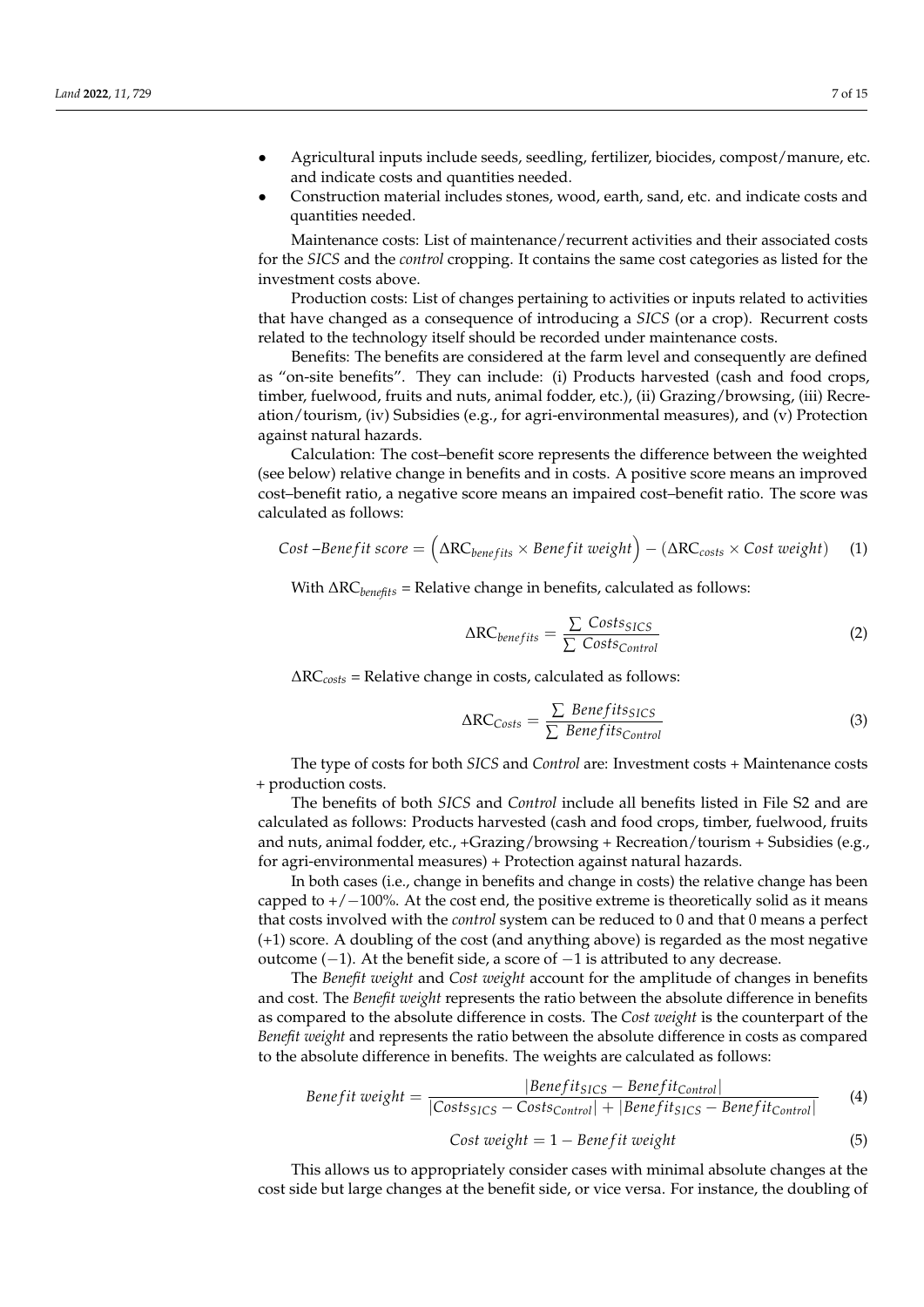cost from EUR 10 to EUR 20 will have double the weight (0.66) compared to a doubling of benefits from EUR 5 to EUR 10 (0.33).

#### *2.2. The Case Study*

In the SoilCare project, panel meetings including scientists, farmers and other stakeholders identified a number of threats to soil quality and fertility and proposed management techniques for the mitigation of these threats [\[36\]](#page-14-6). At the study site in Germany, the stakeholder panel suggested focusing on conservation agriculture and to investigate, among other techniques, specifically cover crop management. Therefore, a field experiment was set up at a research farm in Tachenhausen, Germany  $(48.649800°\ N, 9.387500°\ E, 330\ m\ a.s.1.)$ . In the present study, the assessment methodology was applied to the comparison between cover cropping and bare fallow treatments.

The soil is heavy, and loess derived, with a very fine sandy loam texture. The soil profile is characterized as Cambisol (IUSS Working Group WRB, 2015) with four horizons and with a ploughing pan at 40 cm. The climate is temperate with a mean annual temperature of 8.8 ◦C and 809.3 mm precipitation (monitoring weather station Tachenhausen HfWU, 150 m from the site, 1961–1990). The field has a history of conventional agriculture, with a crop rotation consisting mainly of cereals and sugar beet and winter oilseed rape as alternate break crops. The crop rotation for the experiment was spring barley (2018)–cover crop mixture/bare fallow–silage maize (2019)–spring barley (2020). The main crop for the 2019 cropping season was Zea mays (var. Figaro) sown on 6 May 2019 with 10 plants m−2 and harvested on 17 September 2019.

The experimental layout was a randomized complete block design with eightreplicates with plots of  $2.4 \times 3$  m. The treatments included bare fallow and cover cropped plots. Originally, the field experiment was set up as a full factorial experiment, including also two herbicide treatments. However, as no significant interaction between the cover crop and herbicide treatments could be detected, the measurements could be averaged over the two cover crop treatments. For establishment of the field experiment, a commercial cover crop mixture consisting of 55% Vicia sativa, 20% Trifolium alexandrinum, 16% Phacelia tanacetifolia and 9% Helianthus annus was sown at 25 kg ha $^{-1}$  in rows of 20 cm in the beginning of August. The field was tilled with a rotary harrow in a depth of 10 cm shortly before sowing the cover crops in a regime of non-inversion tillage. Mineral fertilizer was applied in 2018 at the rates of 90 kg ha<sup>-1</sup> N, 17.5 kg ha<sup>-1</sup> P, 53.1 kg ha<sup>-1</sup> K, 8.1 kg ha<sup>-1</sup> Mg and 20 kg ha<sup> $-1$ </sup> S. The maize in 2019 was not given any fertilizer. The following spring barley received mineral N-fertilizer at a rate of 89 kg ha<sup> $-1$ </sup> on 17 April 2020. Herbicides were applied as necessary.

The sampling and measurement of the indicators of the assessment methodology was carried out in spring after the cover crop in 2018–2019 following a monitoring plan with standardized methods for biological, physical and chemical properties of soils [\[26\]](#page-13-21). In the case study of Germany, the economic assessment was made possible by taking the values from publicly available tables of agricultural economics. For the calculation of the cost–benefit analysis, a sequence similar to the field experiment consisting of cereal-cover crop-silage-maize-cereal was used, but with winter wheat instead of spring barley. The sociocultural dimension was assessed by conducting semi-structured interviews based on the abovementioned questionnaires with five different farmers and a consultant of the public extension service of the region.

#### **3. Results**

#### *3.1. Environmental Dimension*

The assessment methodology was applied at the study site in Germany to compare the *SICS* integrating cover crops with the *control* treatment with bare fallow over winter. The environmental performance of the *SICS*, measured as the response of selected soil quality indicators, showed mixed results. Some indicators improved with cover crops (i.e., bulk density and soil cover) or showed a positive trend (number of earthworms) (Table [3\)](#page-8-0). On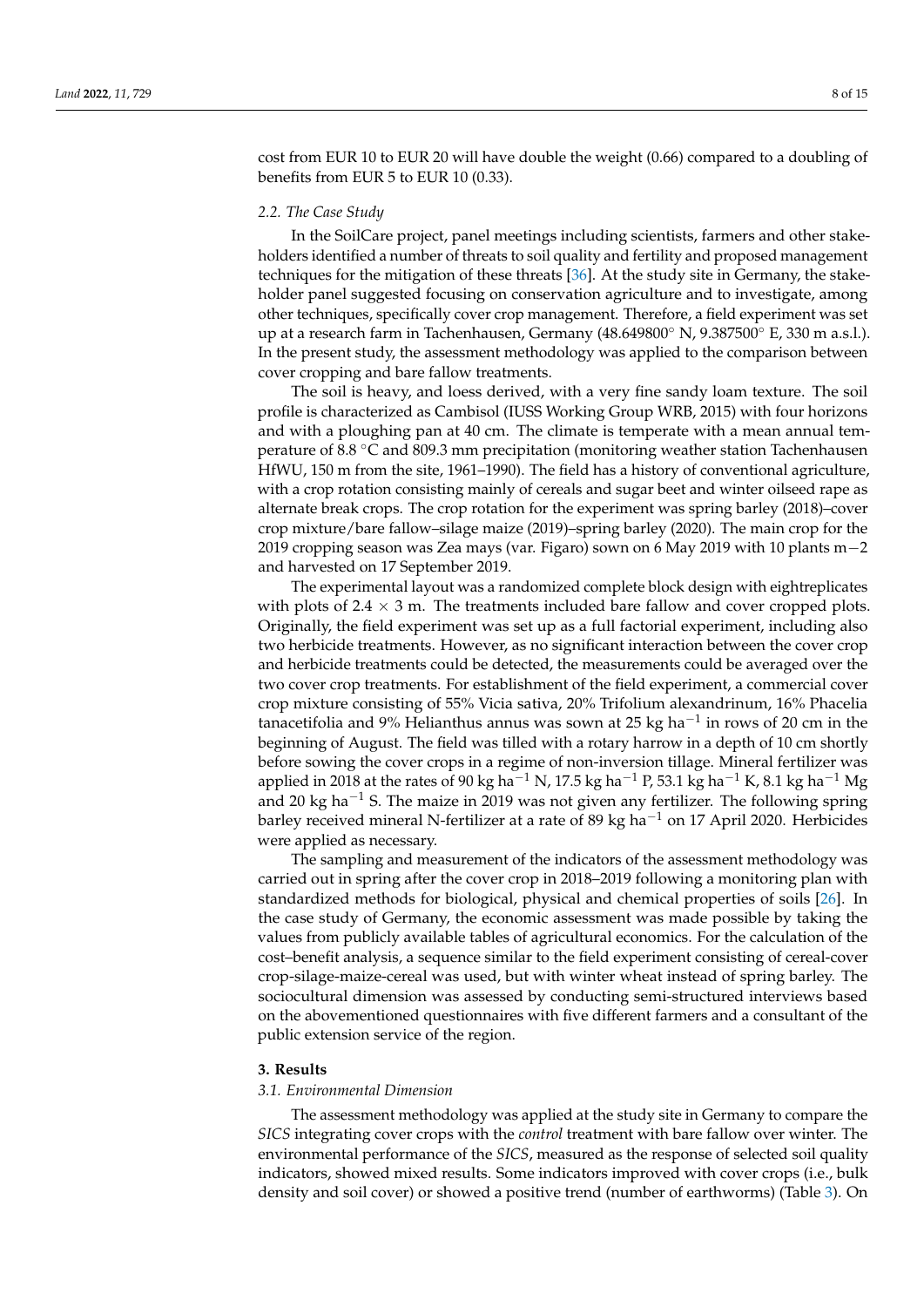the contrary, water-stable aggregates and infiltration were higher in the fallow plots, while weeds, tended to be lower than in the cover crop treatments. Mineral nitrogen tended to be lower under cover crops. Most of the other soil quality indicators showed no variation. This slight improvement indicates the positive effect of certain cover crop species on soil quality, especially on soil structure expressed by the reduced bulk density/increase in total porosity [\[37\]](#page-14-7). The resulting figures are presented in Supplementary Material File S3, the error bars represent the SE of the model.

| Indicators                 | <b>Impact of SICS</b> | <b>Score</b> | Weight In SICS |
|----------------------------|-----------------------|--------------|----------------|
| Infiltration               | No change             | 0            | 0.05           |
| Aggregate stability        | Negative change       | $-1$         | 0.05           |
| <b>Bulk</b> density        | Positive change       | $+1$         | 0.05           |
| Penetration resistance     | No data               | 0            | 0.00           |
| Mineral nitrogen           | No change             | 0            | 0.05           |
| SOC <sup>.</sup>           | No change             | 0            | 0.05           |
| pH                         | No change             | 0            | 0.05           |
| Earthworm density          | No change             | 0            | 0.05           |
| Crop yield                 | No change             | 0            | 0.10           |
| Yield quality              | No change             | 0            | 0.10           |
| Crop cover characteristics | Positive change       | $+1$         | 0.10           |
| Pests                      | No data               | 0            | 0.20           |
| Root diseases              | No data               | $\Omega$     | 0.10           |
| Weed diseases              | No change             | 0            | 0.05           |

<span id="page-8-0"></span>**Table 3.** Impact of cover crops on the variables at least two years after the implementation.

Concerning the key topic addressed here, namely soil improving crops, there was a slight increase with an impact index of 0.10 (Table [4\)](#page-8-1).

<span id="page-8-1"></span>**Table 4.** Outcomes of the assessment of the environmental dimension with regard to the key topics.

| <b>Properties</b>       | <b>Impact Index</b> |
|-------------------------|---------------------|
| Soil cultivation        | 0.33                |
| Fertilisation           | 0.05                |
| Soil improving crops    | 0.10                |
| Compaction              | 0.15                |
| Environmental dimension | 0.18                |

#### *3.2. Economic Dimension*

In order to assess the economic dimension, the benefits of *SICS* were calculated in relation to the costs for the crop sequence of three years. Since the cereal straw was left on the field, the benefit is based on the pure grain yields, respective silage maize yield multiplied by the average market price in the respective year.

When comparing the benefits with the costs for both *control* and *SICS*, there is a loss in both cases (File S2), but less loss for the *control* than for the *SICS*.

The benefit of the *SICS* is higher than that of the *control* (Table [5\)](#page-8-2). The cause of the loss is due to the higher costs for cover crop seeds and sowing that outweigh the slight increase in benefits (yield).

<span id="page-8-2"></span>**Table 5.** Impact index of the economic dimension of *SICS* as compared to *control* considered in the CSS of Germany.

| <b>Cropping System</b> | <b>Impact Index</b> |
|------------------------|---------------------|
| Cost                   | 0.09                |
| <b>Benefits</b>        | 0.06                |
| Economic dimension     | $-0.03$             |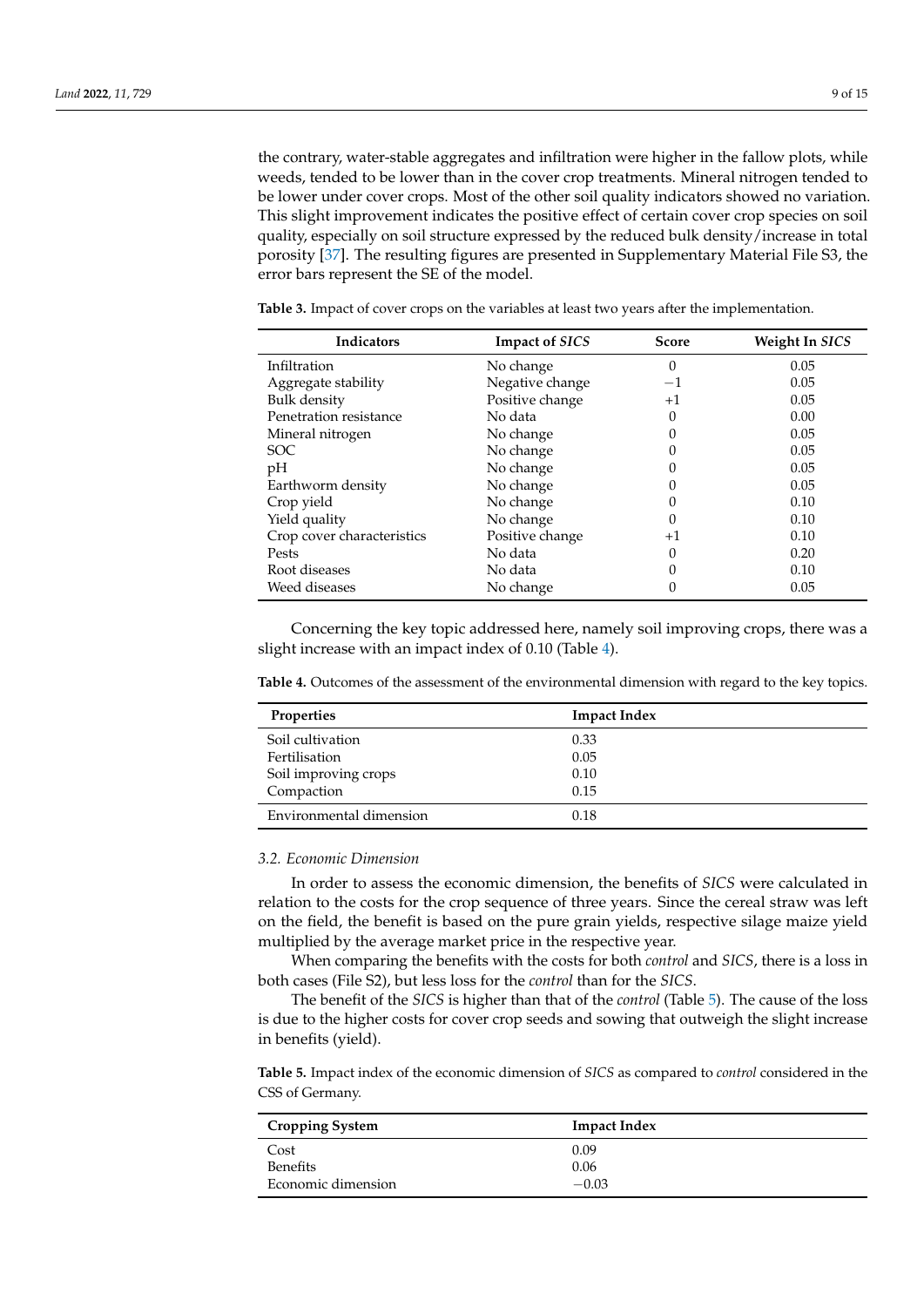#### *3.3. Sociocultural Dimension*

The assessment of the sociocultural dimension shows slight positive impact due to the improvement of farmer reputation, although the moderate increase in the workload due to the short time window left after harvest to perform sowing reduces the perceived overall benefit for the farmers (Table [6\)](#page-9-0). The problem with the workload at harvest time could be mitigated by using the technique of harvest–sowing, but this is only possible in some combinations of main and cover crop.

<span id="page-9-0"></span>**Table 6.** Assessment of the changes of the sociocultural dimension with cover crops as soil improving cropping system. The Impact index was calculated using the responses of practitioners in structured interviews at the study region in Germany.

| Sociocultural Data      | <b>Impact Index</b> |  |
|-------------------------|---------------------|--|
| Workload                | $-0.33$             |  |
| Perceived risks         | 0.00                |  |
| Farmer reputation       | 1.00                |  |
| Sociocultural dimension | 0.07                |  |

#### *3.4. Overall Sustainability*

The field study in Germany provides an example of the application of the tool (Table [7\)](#page-9-1). In this case, the environmental and the sociocultural dimension improved slightly under cover cropping (*SICS*) compared to bare fallow (*control*). The economic dimension showed a negative scoring, because of a slight increase in costs. Further assessment in the coming years is necessary to confirm these results.

<span id="page-9-1"></span>**Table 7.** Synthesis of the impact of applied *SICS*.

|                         | <b>Impact of Applied SICS</b> |
|-------------------------|-------------------------------|
| Sociocultural dimension | 0.07                          |
| Economic dimension      | $-0.03$                       |
| Environmental dimension | 0.18                          |
| Overall sustainability  | 0.08                          |

## **4. Discussion and Recommendations**

#### *4.1. Outcomes of the CSS of Germany*

In order to evaluate the applicability of the assessment tool, it was applied to the dataset resulting from a field experiment at the German study site comparing cover crops and bare fallow as agricultural practices in a common crop rotation with cereals and silage maize. The proposed set of soil quality indicators was used to assess the environmental dimension. The effects on the economic dimension were evaluated by assessing the costs and benefits of the two systems, while the sociocultural dimension was studied using structured interviews with farmers. Generally, statistically observable effects of the *SICS* treatment on the measured soil properties in the field experiment were limited to a few indicators. Reports of positive effects of cover cropping on main crop yield and soil quality are abundant in the literature, but results vary [\[38](#page-14-8)[,39\]](#page-14-9). The costs of the *SICS* with the inclusion of cover crops were slightly higher than in the conventional treatment, resulting in a slightly negative score of the economic dimension. The farmers that were interviewed for the assessment of the sociocultural dimension had consistently a positive opinion of cover crops, but also acknowledged management difficulties and a certain dependence on a favourable climate for cover crop establishment and performance.

Regarding the environmental dimension, the positive effect of cover crops on soil cover in spring was significant. Especially under conservation tillage management, cover crop litter constitutes a protective layer on the soil surface and provides important benefits for the agroecosystem, such as erosion protection, reduced evaporation and habitat for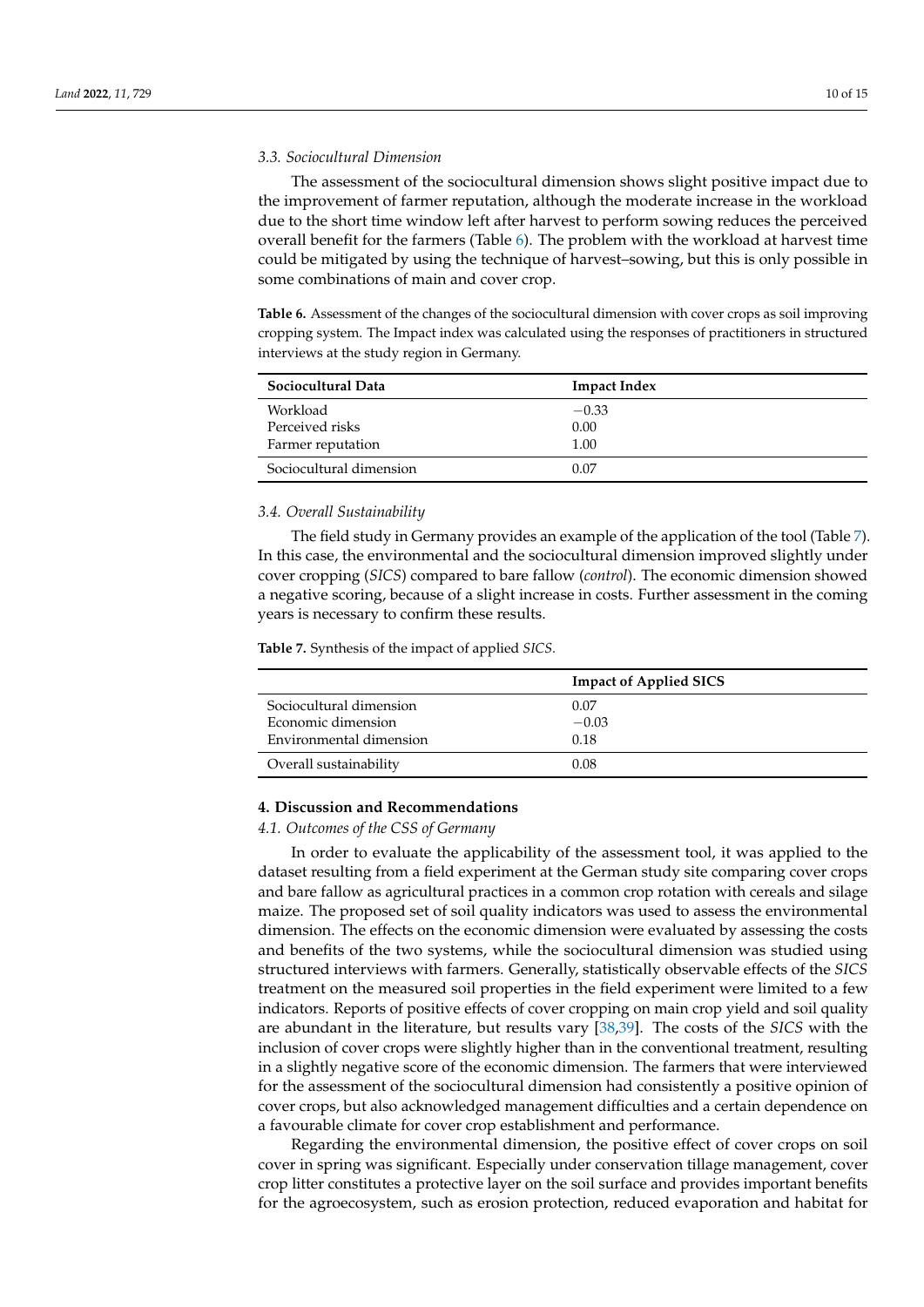soil fauna [\[40\]](#page-14-10). Cover cropping had also a positive effect on bulk density, which is related to pore connectivity. As compaction is an increasingly acknowledged soil threat [\[41\]](#page-14-11), cover crops provide an interesting opportunity to increase porosity, especially in systems with no or decreased mechanical soil loosening [\[42\]](#page-14-12). A previous study showed that cover crops reduced soil penetration resistance or compaction by 0–29% (average, 5%). They improve wet aggregate stability by 0–95% (average, 16%) and cumulative infiltration by 0–190% (average, 43%) [\[43\]](#page-14-13). In our case, soil biological properties tended to improve, with earthworm numbers showing a positive trend with cover crops although not significant (data not shown here), as well as the potential extracellular activity of β-glucosidase, an enzyme involved in the breakdown of cellulose (not shown). These results clearly showed that the micro-habitat provides more substrate and energy for microbial life under cover crops [\[38](#page-14-8)[,44\]](#page-14-14). While most measured soil chemical attributes were not changed.

Despite these positive changes with cover crops, the *SICS* seemed to have also undesired effects on some soil variables: aggregate stability decreased significantly while bulk density decreases (or increase in total porosity). This last observation can be attributed to the dominance of the structural porosity created by earthworms. The unexpected decrease in aggregate stability indicates that positive effects of cover crops on different aspects of soil structure might require time and multiple growing cycles to develop [\[45\]](#page-14-15). More on the management side, weed pressure tended to be higher in the cover cropped plots compared to the bare fallow due probably to missing herbicide application, although weed suppression is another expected benefit from cover cropping. Maximising the cover crop biomass and an optimized termination and residue management can improve the weed-suppression capacity of cover crops [\[46\]](#page-14-16). The obtained scoring of the environmental dimension of the assessment methodology provided a quite accurate resume of the slight improvement of soil quality with cover crops compared to the bare fallow *control*, but with an uneven response of the different soil quality indicators.

Similarly, the farmers' rather positive opinion about cover crops was reflected by the improvement of the sociocultural dimension. The modest increase in workload was greatly offset by the improved reputation. This underscores the importance of prestige for decision making for practitioners [\[47\]](#page-14-17), especially since the farmers in the region are increasingly worried about their public image, some of them even mentioned feeling attacked by media. The farmers also acknowledged potential positive benefits of the cover crops being especially interesting when considering the necessary adaption to climate change [\[48\]](#page-14-18).

The slight negative scoring of the economic dimension matches the reality, as the adoption of *SICS* and other sustainable farming techniques frequently implies higher production and maintenance costs which are not covered economically due to the inability of the market to integrate externalities into pricing [\[49\]](#page-14-19). Potential benefits of cover crops were not included in the economic assessment, such as SOC increase, erosion reduction, N input by leguminous cover crops or an increased biodiversity. Nor could external benefits for society be included, such as reduced sediment runoff, C sequestration and positive effects on water quality or landscape, among others [\[50\]](#page-14-20). The complexity of management techniques based on (agro-)ecosystem functions means they frequently require a substantial amount of experience to yield satisfying results. Even worse, although management can alleviate many reasons for the underperformance of *SICS*, in some cases significant trade-offs between environmental performance and productivity remain and call for a paradigm shift [\[51\]](#page-14-21). Until then, in absence of effective market mechanisms, potential losses can be only compensated by increasing the subsidies for environmentally friendly farming practices.

The overall scoring of the SoilCare assessment methodology of cover cropping is therefore possibly partially biased by an overly negative score of the economic dimension, but seems to provide an acceptable resume of the effects of the adoption of this *SICS* for the sustainability of the system. When evaluating the assessment methodology in workshops at the German study site, the stakeholders provided a heterogeneous rating of the assessment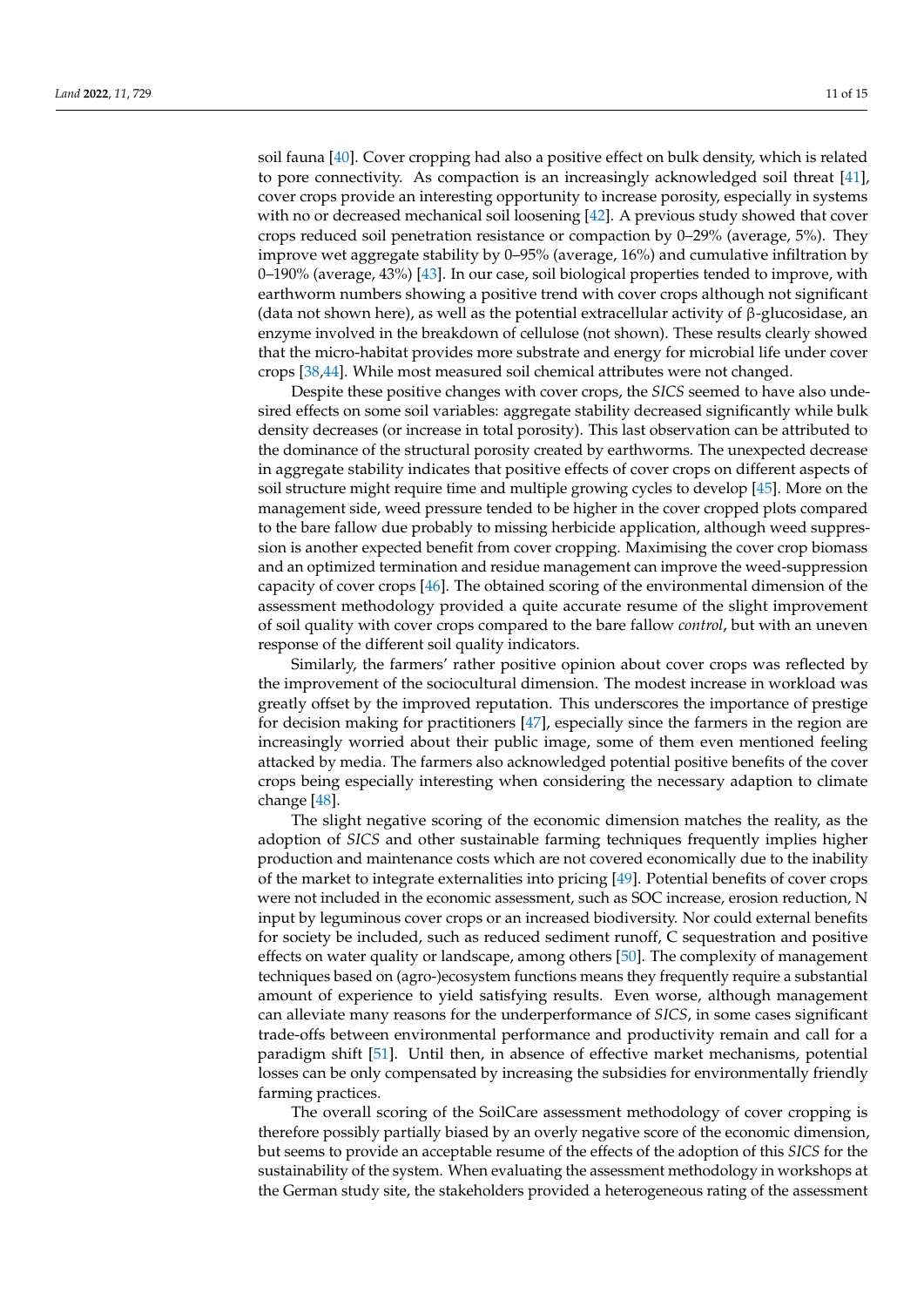methodology and made some suggestions that could likely improve the applicability and power of the tool.

Regarding the measured soil properties, some farmers suggested to include methods of visual assessment of soil structure, e.g., as in a shovel test, as this method is easy to perform for practitioners and it gives relevant information for practitioners [\[52\]](#page-14-22). Participants with a more academic background suggested the measurement of greenhouse gases to cover this important aspect of sustainability. Another possibility would be to integrate methods to assess the soil microbial community into the tool. Creamer et al. [\[53\]](#page-14-23) explain in detail how soil life could be integrated in the concept of multifunctionality of agricultural ecosystems. It is clear that the selection of adequate methods for judging soil microbiological properties is context dependent. The authors give in their article three different possible contexts where soil microbiological properties could have an additional value: Mechanistically understanding of multifunctionality, optimising sustainable land management and soil quality monitoring over time. Further investigations are needed to include all the above aspects in the here presented tool.

## *4.2. Strengths and Challenges of the Assessment Tool*

This paper describes a new assessment tool to assess the overall sustainability of soil-improving cropping systems illustrated by an example from Germany. An overview of results from SoilCare study sites obtained with the tool under various conditions within SoilCare is provided in [\[36\]](#page-14-6). Therefore, from the outset, our intention was to develop a practical and flexible tool to assess the overall sustainability that can be adapted for other purposes and contexts.

In our assessment methodology, we included environmental/soil quality, economic and socio-cultural aspects in order to take into account all factors that are relevant for the success of *SICS*. Nevertheless, it should be realised that our assessment remains a simplification of reality. To be able to develop an assessment methodology for *SICS* that could be used in SoilCare, some assumptions were necessary, and some limitations exist:

- Overall Sustainability assessed in this study has been defined within the three dimensions, environmental, sociocultural, and economic dimensions. The last dimension was restricted to economic benefits to the farmer during the assessment period considered in this study and does not take into account the benefits at larger spatial and temporal scales, e.g., benefits to society, off-site effects, long-term benefits. In reality, an agricultural system is sustainable when the trade-offs between the objectives considered for public evaluation of its performance, economic objectives, social objectives, and ecological objectives reach acceptable values for society as a whole [\[1\]](#page-13-0).
- An economic assessment at farm level should include the whole rotation that is used, which was not always possible, as rotations are often longer than the 3 years of monitoring that was possible in SoilCare.
- Another limitation of the method, partially solved by considering rental costs, was the lack of detailed costs and benefits related to the equipment that should include depreciation costs occurring at longer time scale than the one considered in this study as well as the use of such equipment for other purposes than the ones related to the *SICS* considered here.
- In general, the SoilCare experiments were too short to show significant effects on the overall sustainability, e.g., soil organic carbon content, mineral nitrogen, pH, earthworm density) (Table [3\)](#page-8-0). Some benefits of the *SICS* may require a longer time period to become detectable [\[54,](#page-14-24)[55\]](#page-14-25). Besides, hydraulic conductivity and bulk density have a large spatial and temporal variability in the field, which makes it more difficult to detect significant differences without increasing dramatically the number of measurements [\[36\]](#page-14-6).
- It should be kept in mind that monitoring was carried out for 2–4 years, and that specific conditions during the years of monitoring can have an impact on the outcomes. For example, the weather conditions during the short-term experiments were quite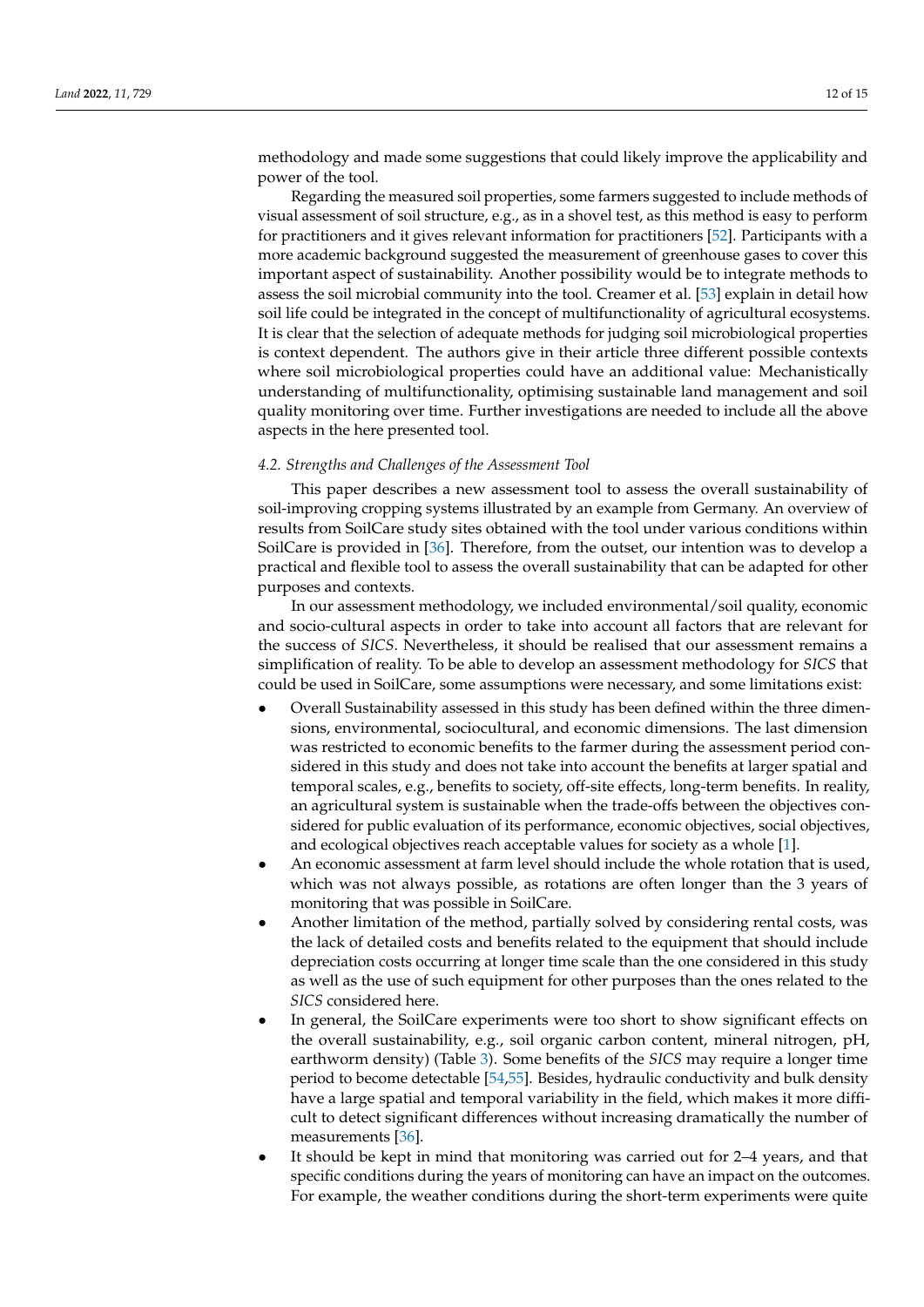specific, especially in 2018 occurred droughts at several study-sites, resulting in a drastic decrease in yield [\[41\]](#page-14-11). Moreover, all the years had high, sometimes recordbreaking, temperatures.

• Considering the existing distortions of the market and the large dependence of European agriculture on subsidies, it could be debated whether the weight given to the economic dimension in the calculation of the overall sustainability score is biased by ideology instead of a true interest in the well-being of future generations. This societal benefit effect can be captured by an extension of the indicators and extensive data collection. The semi-quantitative nature of the sustainability index would allow for an extension considering the direction of the impact of *SICS* (positive, no change, negative) on different ecosystem services for society even if valuation is not possible.

### **5. Conclusions**

The aim of this paper was to establish a tool for the assessment of the sustainability of the *SICS* at the farm/field scale. For this purpose, a decision tree based on weights (%) was chosen because it allows simple aggregation to assess the three dimensions of sustainability, namely, environmental, economic and sociocultural, and provides flexibility. The decision tree allowed us to set up a comprehensive and standardized methodology that could be further improved and used for different purposes. The methodology was tested with data from the SoilCare Horizon 2020 study site of Tachenhausen, Germany, for the assessment of the effect of integration of cover crops into the crop rotation. The effect on the environmental indicators was slightly positive, but most assessed properties did not change during the short time of implementation (two crop seasons). Regarding the social dimension, farmers reported that the increase in workload was outweighed by an improved reputation for using cover crops. Regarding the economic dimension, the incorporation of cover crops reduced slightly the profitability, due to the costs for seeds and establishment of cover crops, which were greater than the increased income from higher yields. Further development and refinement by considering various pedo-climatic and land management conditions, as well as long-term assessments, are needed to strengthen the predictions.

**Supplementary Materials:** The following are available online at [https://www.mdpi.com/article/](https://www.mdpi.com/article/10.3390/land11050729/s1) [10.3390/land11050729/s1,](https://www.mdpi.com/article/10.3390/land11050729/s1) File S1: Excel Tool for the evaluation of the sustainability, File S2: Excel Tool to assess economic dimension, File S3: Results of the statistical analysis–study site in Tachenhausen, Germany.

**Author Contributions:** Conceptualization: A.A., R.H. and M.H.; methodology: A.A., R.B., F.B., I.P., R.H., M.H. and L.F.; data acquisition: C.P., E.K., M.H. and A.A.; data analysis: I.P., A.A., F.B. and C.P.; writing—review—editing: A.A., M.H., R.B., F.B., I.P., R.H., L.F. and E.K. All authors have read and agreed to the published version of the manuscript.

**Funding:** This research has received funding from the European Union's Horizon 2020 research and innovation programme under grant agreement No 677407 (SoilCare project). RH also received funding from Dutch Ministry of LNV, via Kennis Basis programma 34, project KB-34-008-005.

**Institutional Review Board Statement:** Not applicable in this study.

**Informed Consent Statement:** Not applicable.

**Data Availability Statement:** The data presented in this study are available in the Supplementary Material.

**Acknowledgments:** We thank the stakeholders in the SoilCare study sites. Without their collaboration this research would not have been possible.

**Conflicts of Interest:** The authors declare no conflict of interest.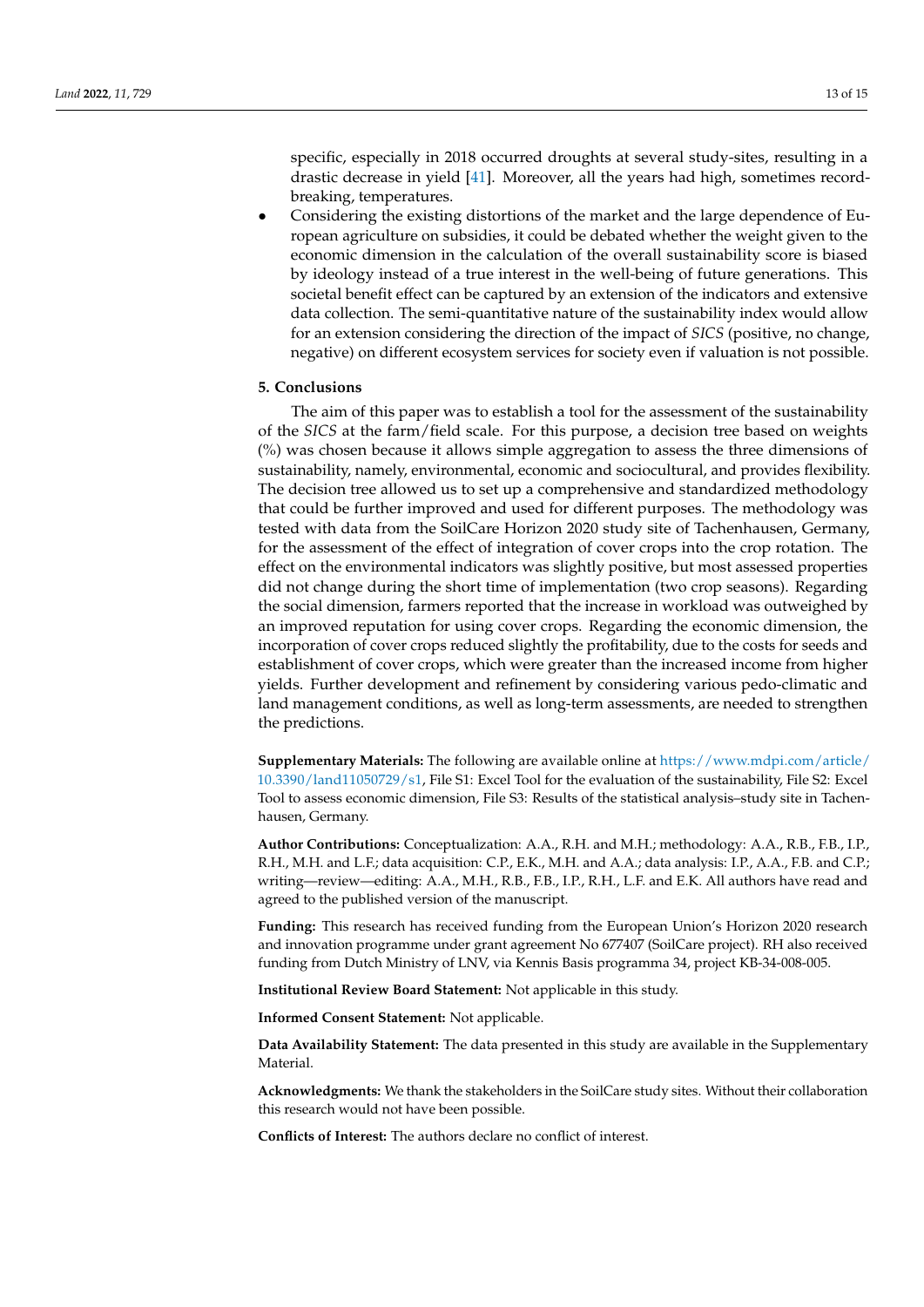## **References**

- <span id="page-13-0"></span>1. Sala, S.; Ciuffo, B.; Nijkamp, P. A systematic framework for sustainability assessment. *Ecol. Econ.* **2015**, *119*, 314–325. [\[CrossRef\]](http://doi.org/10.1016/j.ecolecon.2015.09.015)
- <span id="page-13-1"></span>2. Dufour, D.L. Use of Tropical Rainforests by Native Amazonians. *Bioscience* **2009**, *40*, 652–659. [\[CrossRef\]](http://doi.org/10.2307/1311432)
- <span id="page-13-2"></span>3. Nachtergaele, F.; Biancalani, R.; Bunning, S.; George, H. Land Degradation Assessment: The LADA approach. In Proceedings of the 19th World Congress of Soil Science, Brisbane, Australia, 1–6 August 2010; pp. 72–75.
- <span id="page-13-3"></span>4. Devuyst, D. Linking impact assessment and sustainable development at the local level: The introduction of sustainability assessment systems. *Sustain. Dev.* **2000**, *8*, 67–78. [\[CrossRef\]](http://doi.org/10.1002/(SICI)1099-1719(200005)8:2<67::AID-SD131>3.0.CO;2-X)
- <span id="page-13-4"></span>5. Alaoui, A.; Barão, L.; Ferreira, C.S.; Hessel, R. Assessment of sustainability in agricultural areas: A review of available indicators, frameworks and approaches. *Land* **2022**, *11*, 537. [\[CrossRef\]](http://doi.org/10.3390/land11040537)
- <span id="page-13-5"></span>6. Glover, J.D.; Reganold, J.P.; Andrews, P.K. Systematic method for rating soil quality of conventional, organic, and integrated apple orchards in Washington State. *Agric. Ecosyst. Environ.* **2000**, *80*, 29–45. [\[CrossRef\]](http://doi.org/10.1016/S0167-8809(00)00131-6)
- <span id="page-13-6"></span>7. Gomez-Limon, J.; Riesgo, L. Alternative approaches to the construction of a composite indicator of agricultural sustainability: An application to irrigated agriculture in the Duero basin in Spain. *J. Environ. Manag.* **2009**, *90*, 3345–3362. [\[CrossRef\]](http://doi.org/10.1016/j.jenvman.2009.05.023)
- 8. Binder, C.R.; Feola, G.; Steinberger, J.K. Considering the normative, systemic and procedural dimensions in indicator-based sustainability assessments in agriculture. *Environ. Impact Assess. Rev.* **2010**, *30*, 71–81. [\[CrossRef\]](http://doi.org/10.1016/j.eiar.2009.06.002)
- <span id="page-13-7"></span>9. Bitsch, V. Sustainability as innovation: Challenges and perspectives in measurement and implementation. In *Diffusion and Transfer of Knowledge in Agriculture*; Huyghe, C., Bergeret, P., Svedin, U., Eds.; Matière à Débattre et Decider: Quae, France, 2016; Chapter 2.
- <span id="page-13-8"></span>10. Van Cauwenbergh, N.; Biala, K.; Bielders, C.; Brouckaert, V.; Franchois, L.; Garcia Cidad, V.; Hermy, M.; Mathijs, E.; Muys, B.; Reijnders, J.; et al. SAFE-A hierarchical framework for assessing the sustainability of agricultural systems. *Agric. Ecosyst. Environ.* **2007**, *120*, 229–242. [\[CrossRef\]](http://doi.org/10.1016/j.agee.2006.09.006)
- <span id="page-13-9"></span>11. Bockstaller, C.; Guichard, L.; Makowski, D.; Aveline, A.; Girardin, P.; Plantureux, S. Agri-environmental indicators to assess cropping and farming systems. A review. *Agron. Sustain. Dev.* **2008**, *28*, 139–149. [\[CrossRef\]](http://doi.org/10.1051/agro:2007052)
- 12. Bockstaller, C.; Feschet, P.; Angevin, F. Issues in evaluating sustainability of farming systems with indicators. *Oilseeds Fats Crops Lipids* **2015**, *22*, D102. [\[CrossRef\]](http://doi.org/10.1051/ocl/2014052)
- <span id="page-13-10"></span>13. Pelzer, E.; Fortino, G.; Bockstaller, C.; Angevin, F.; Lamine, C.; Moonen, C.; Vasileiadis, V.; Guérin, D.; Guichard, L.; Reau, R.; et al. Assessing innovative cropping systems with DEXiPM, a qualitative multi-criteria assessment tool derived from DEXi. *Ecol. Indic.* **2012**, *18*, 171–182. [\[CrossRef\]](http://doi.org/10.1016/j.ecolind.2011.11.019)
- <span id="page-13-11"></span>14. Bechini, L.; Castoldi, N. On-Farm Monitoring of Economic and Environmental Performances of Cropping Systems: Results of a 2-Year Study at the Field Scale in Northern Italy. *Ecol. Indic.* **2009**, *9*, 1096–1113. [\[CrossRef\]](http://doi.org/10.1016/j.ecolind.2008.12.008)
- 15. Gaudino, S.; Reidsma, P.; Kanellopoulos, A.; Sacco, D.; van Ittersum, M.K. Integrated assessment of the EU's greening reform and feed self-sufficiency scenarios on dairy farms in Piemonte, Italy. *Agriculture* **2018**, *8*, 137. [\[CrossRef\]](http://doi.org/10.3390/agriculture8090137)
- <span id="page-13-12"></span>16. Smith, A.; Snapp, S.; Chikowo, R.; Thorne, P.; Bekunda, M.; Glover, J. Measuring sustainable intensification in smallholder agroecosystems: A review. *Glob. Food Secur.* **2017**, *12*, 127–138. [\[CrossRef\]](http://doi.org/10.1016/j.gfs.2016.11.002)
- <span id="page-13-13"></span>17. Bond, A.J.; Morrison-Saunders, A.; Pope, J. Sustainability assessmenet: The state of the art. *Impact Assess. Proj. Apprais.* **2012**, *301*, 53–62. [\[CrossRef\]](http://doi.org/10.1080/14615517.2012.661974)
- <span id="page-13-14"></span>18. Röös, E.; Fischer, K.; Tidåker, P.; Nordström Källström, H. How well is farmers' social situation captured by sustainability assessment tools? A Swedish case study. *Int. J. Sustain. Dev. World Ecol.* **2019**, *26*, 268–281. [\[CrossRef\]](http://doi.org/10.1080/13504509.2018.1560371)
- 19. Lynch, J.; Donnellan, T.; Finn, J.A.; Dillon, E.; Ryan, M. Potential development of Irish agricultural sustainability indicators for current and future policy evaluation needs. *J. Environ. Manag.* **2019**, *230*, 434–445. [\[CrossRef\]](http://doi.org/10.1016/j.jenvman.2018.09.070)
- <span id="page-13-15"></span>20. Mottet, A.; Bicksler, A.; Lucantoni, D.; De Rosa, F.; Scherf, B.; Scopel, E.; Lopez-Ridaura, S.; Gemmill-Herren, B.; Bezner Kerr, R.; Sourisseau, J.M.; et al. Assessing transitions to sustainable agricultural and food systems: A tool for agroecology performance evaluation (TAPE). *Front. Sustain. Food Syst.* **2020**, 252. [\[CrossRef\]](http://doi.org/10.3389/fsufs.2020.579154)
- <span id="page-13-16"></span>21. Häni, F.; Braga, F.; Stämpfli, A.; Keller, T.; Fischer, M.; Porsche, H. RISE, a tool for holistic sustainability assessment at the farm level. *Int. Food Agribus. Manag. Rev.* **2003**, *6*, 78–90. [\[CrossRef\]](http://doi.org/10.22004/ag.econ.34379)
- <span id="page-13-17"></span>22. Sadok, W.; Angevin, F.; Bergez, J.E.; Bockstaller, C.; Colomb, B.; Guichard, L.; Reau, R.; Messéan, A.; Doré, T. MASC, a qualitative multi-attribute decision model for ex ante assessment of the sustainability of cropping systems. *Agron. Sustain. Dev.* **2009**, *29*, 447–461. [\[CrossRef\]](http://doi.org/10.1051/agro/2009006)
- <span id="page-13-18"></span>23. Landert, J.; Pfeifer, C.; Carolus, J.; Schwarz, G.; Albanito, F.; Muller, A.; Smith, P.; Sanders, J.; Schader, C.; Vanni, F.; et al. Assessing agro-ecological practices using a combination of three sustainability assessment tools. *Landbauforschung* **2020**, *70*, 129–144. [\[CrossRef\]](http://doi.org/10.3220/LBF1612794225000)
- <span id="page-13-19"></span>24. *FAO Safa Guidelines—Sustainability Assessment of Food and Agriculture Systems*; FAO: Rome, Italy, 2014; ISBN 9789251084854.
- <span id="page-13-20"></span>25. Gerrard, C.L.; Smith, L.G.; Pearce, B.; Padel, S.; Hitchings, R.; Measures, M.; Cooper, N. Farming for Food and Water Security. In *Farming for Food and Water Security*; Springe: Dordrecht, The Netherlands, 2012; Volume 10, pp. 1–22, ISBN 978-94-007-4499-8.
- <span id="page-13-21"></span>26. Alaoui, A.; Schwilch, G.; Bachmann, F.; Panagea, I.; Diels, J.; Wyseure, G.; Hessel, R. Deliverable 4.2. Monitoring Plan for Study Sites. SoilCare Project 2019, Report. Available online: <https://www.soilcare-project.eu/> (accessed on 10 April 2022).
- <span id="page-13-22"></span>27. Smith, A.; Cullis, B.; Thompson, R. The analysis of crop cultivar breeding and evaluation trials: An overview of current mixed model approaches. *J. Agric. Sci.* **2005**, *143*, 449–462. [\[CrossRef\]](http://doi.org/10.1017/S0021859605005587)
- <span id="page-13-23"></span>28. RStudio Team. *RStudio: Integrated Development Environment for R*; RStudio, Inc.: Boston, MA, USA, 2016.